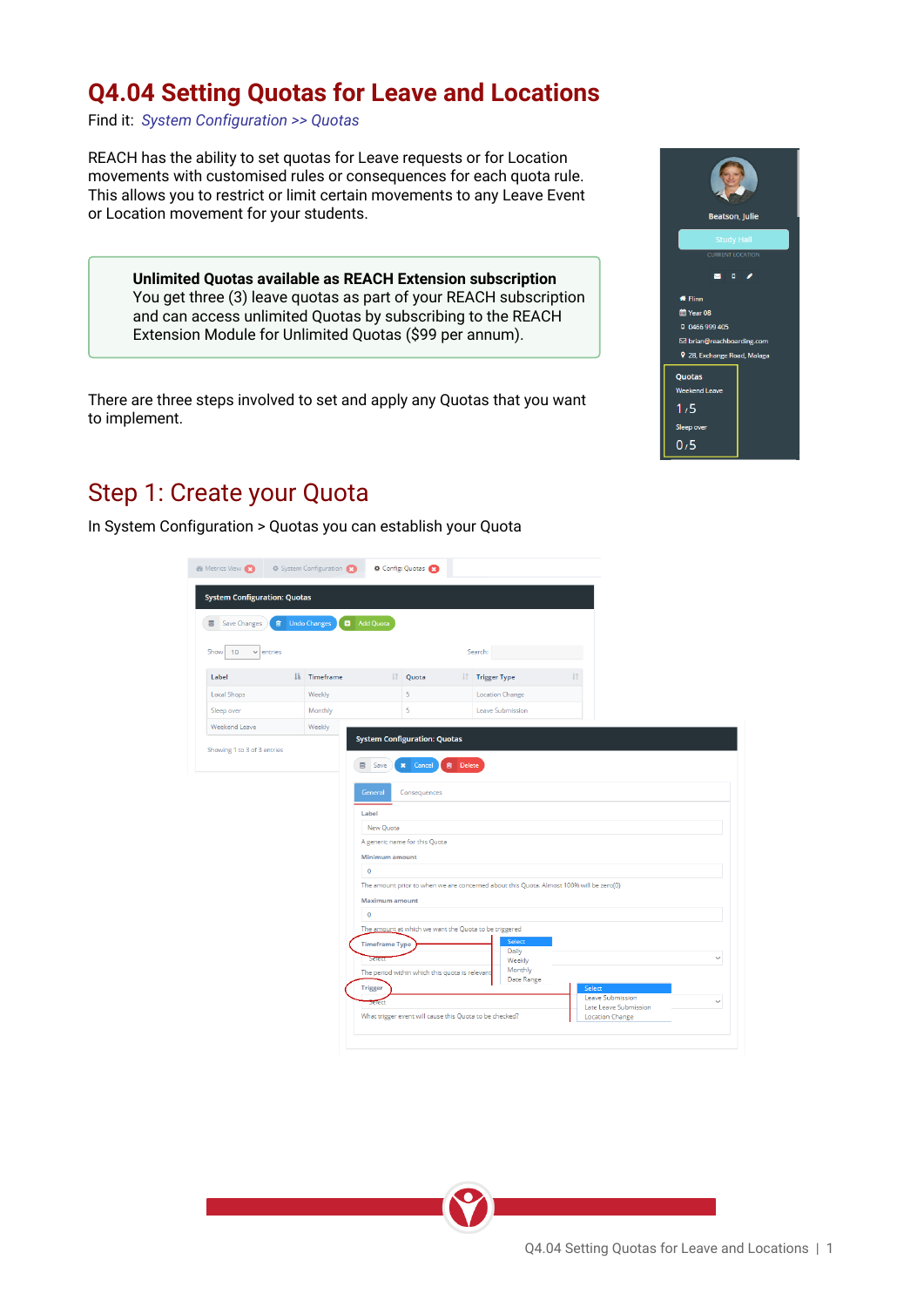Your general Quota Settings require a Label or Name and Min/Max amounts for the Quota value. Minimum amounts will almost always be zero but having a minimum amount allows you to provide a scaling of consequences for more complicated Quota settings.

Your **Timeframe** Type can be set to Daily, Weekly, Monthly or to a specific date range.

Your **Trigger** determines whether the Quota will apply to Leave Types or Location Movements.

#### Step 2: Set your Consequences

Consequences are "actions" that REACH will perform when a quota trigger has been met. It determines what happens in REACH when a quota is reached. You can set a range of consequences that trigger when your Quota is met from passive actions like displaying sending a message or more aggressive consequences like preventing any further actions (eg: leave requests) from proceeding.

|    | <b>System Configuration: Quotas</b>                                                           |                            |                      |              |
|----|-----------------------------------------------------------------------------------------------|----------------------------|----------------------|--------------|
|    | Delete<br>Cancel<br>會<br>Save<br>×                                                            |                            |                      |              |
|    | Consequences<br>General                                                                       |                            |                      |              |
|    | <b>D</b> New Consequence                                                                      |                            |                      |              |
|    | <b>Consequence Details</b>                                                                    |                            |                      | 自            |
|    | Label                                                                                         |                            |                      |              |
|    | Prevent Additional Leave                                                                      |                            |                      |              |
|    | A generic label for this consequence<br><b>Action to Perform</b>                              |                            |                      |              |
|    | Select                                                                                        |                            |                      | $\checkmark$ |
|    |                                                                                               |                            |                      |              |
|    | Select<br>Display Message to User<br>Send an Email<br>Send an SMS<br>Send a PUSH Notification |                            |                      |              |
|    | <b>Prevent Action from Proceeding</b>                                                         |                            |                      |              |
|    | <b>Consequence Label</b>                                                                      |                            | IL Action to Perform |              |
| Sh |                                                                                               | No data available in table |                      |              |

# Step 3: Apply your Quota to relevant Leave Types or Locations

Once your Quota has been created and configured with time, trigger and consequence settings you then have to determine which Leave Types or Location movements the Quota will relate to.

Any Quotas that have been created will become visible in your Leave Type or Location configuration settings and it is simply a matter of setting the Quota to apply to the Leave Type or Location movement. Data counts for your Quota activity will then appear in the student profile sidebar for each student.